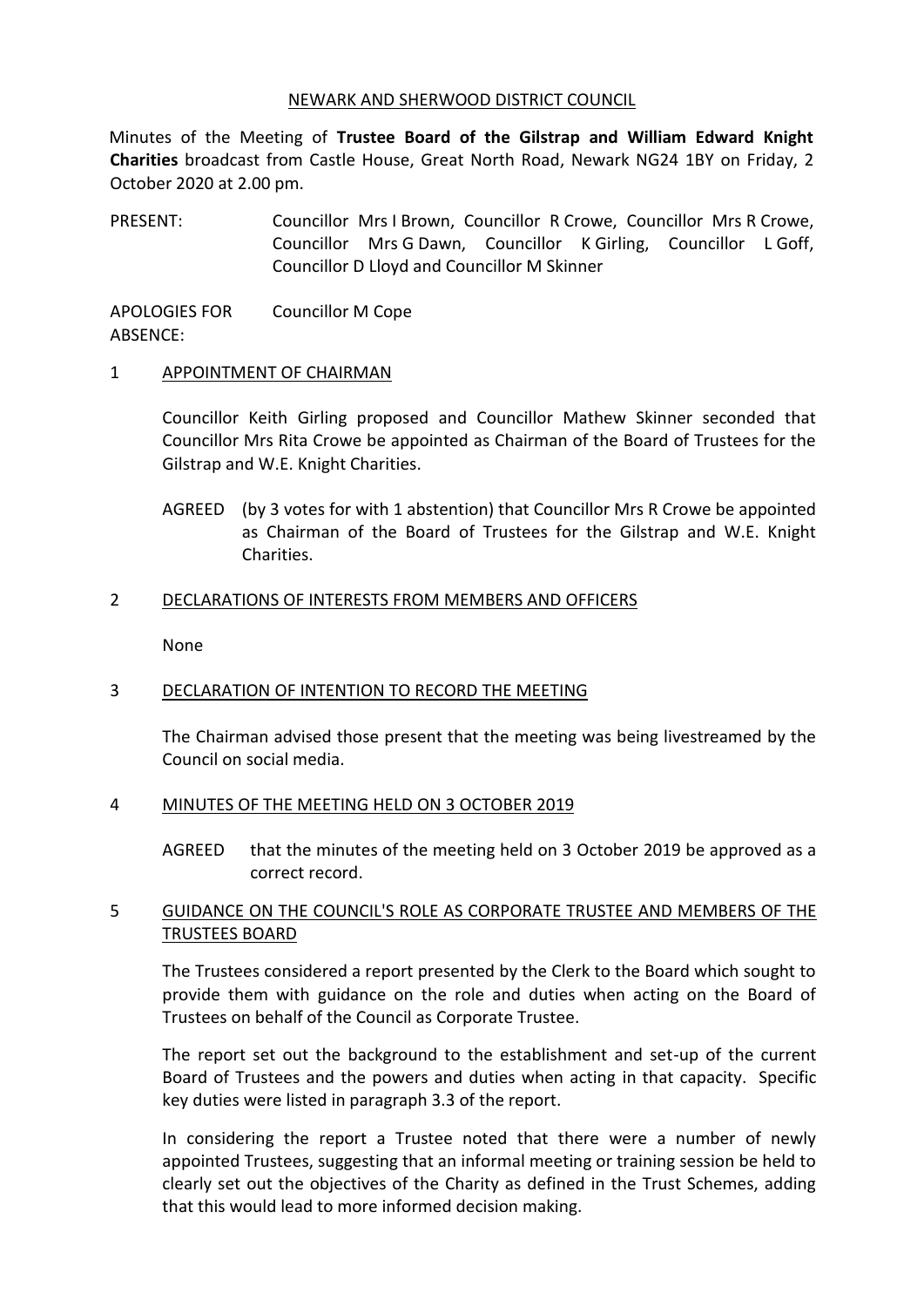AGREED (unanimously) that:

- (a) the contents of the report be noted; and
- (b) a training session be arranged for the Trustees to meet with the Clerk to the Board in order to fully explore the Trust Schemes that applied to the charities, in particular the objectives and purposes of the Trusts. Such training to also include details of the finances of each Scheme.

# 6 FINANCIAL PERFORMANCE REPORT

The Trustees considered the report presented by the Assistant Business Manager – Financial Services which set out the financial performance figures for the W.E. Knight Trust and the Gilstrap Endowment Fund for the financial year ended 31 March 2020.

The report set out that the W.E. Knight charity had no active functions and that monies were retained within the Charity's account until such time as the Trustees chose to disburse it. It was noted that the Gilstrap charity received an annual income of £43,826.92 for the lease of the Gilstrap building.

AGREED (unanimously) that the financial performances for the year ended 31 March 2020 be noted.

# 7 NEWARK R&M CRICKET CLUB PROJECT

The Trustees considered the report presented by the Clerk to the Board of Trustees which sought to provide an update on progress made by Newark R&M Cricket Club in respect of their ground development project and to consider a request for additional funding.

The report set out the background to the awarding of funding to the cricket club and provided details of the now complete Phase 1. It was noted that the provision of new changing rooms formed Phase 2 of the project and that these had been designed in accordance with the technical requirements of the ECB. It was reported that the planning application for the changing rooms had been unsuccessful as it did not meet accessibility requirements. In order to overcome the issue the Club were proposing to amend the design to include the installation of a lift on the front external stairs with the internal access to both sides of the building being reconfigured, the cost of which was an additional £13,134. It was noted that there remained unallocated funds of £38,956.65 in the W.E. Knight accounts.

In considering the report a Trustee queried whether the cricket club had been offered an alternative location which was not at risk from flooding. In response it was reported that the ground level was being raised to mitigate this risk. The location was in the ownership of the cricket club and unless the mitigation works were undertaken the ECB would not approve the development.

AGREED (unanimously) that: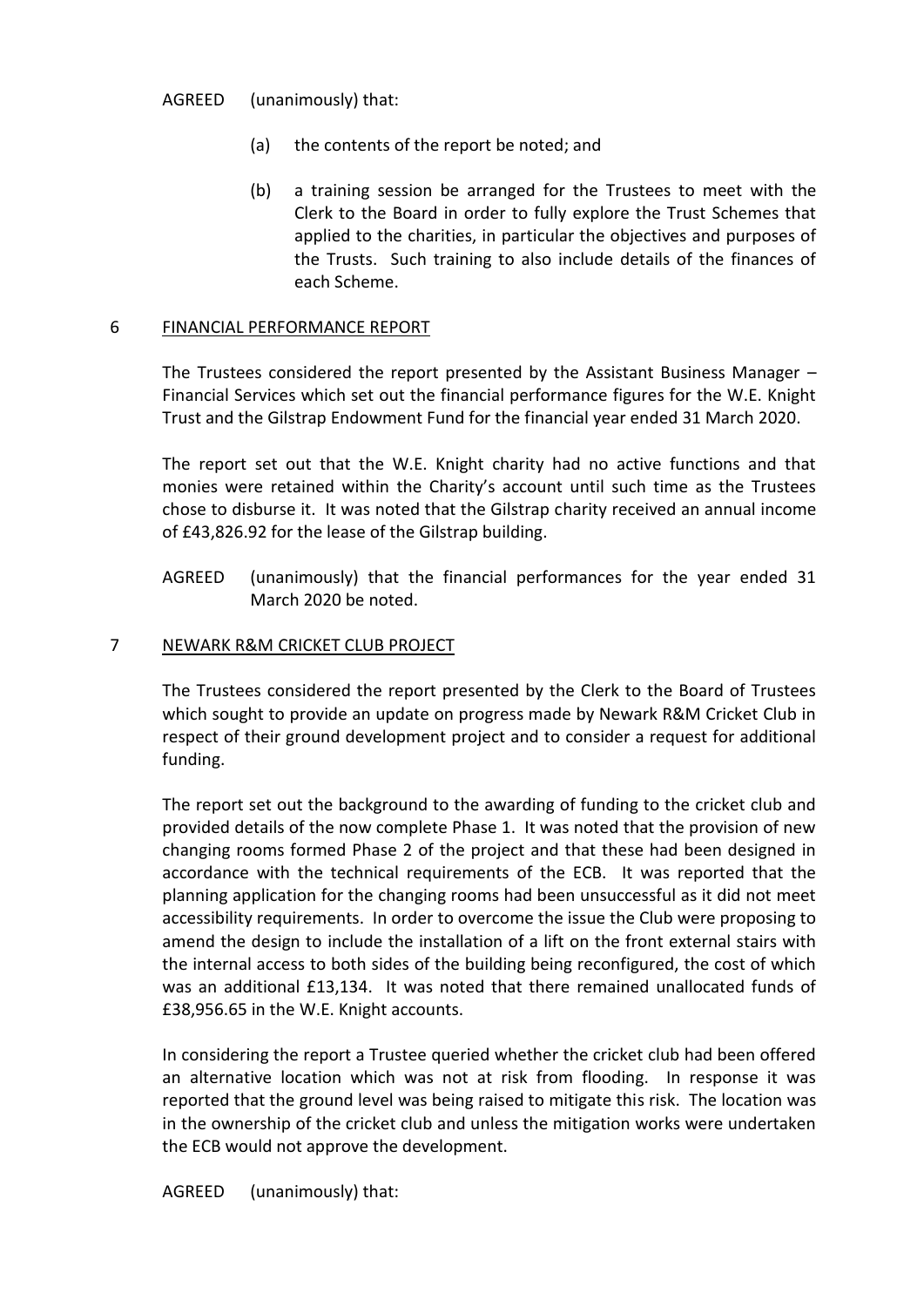- (a) the update regarding the Newark R&M Cricket Club project be noted; and
- (b) the request for further funding towards the installation of a lift for the changing room building be approved.

### 8 APPLICATIONS FOR GRANT FUNDING

The Trustees considered the report presented by the Clerk to the Board of Trustees in relation to two applications made to the Gilstrap Charity for grant funding. These were from: the Newark Book Festival; and the Newark Civic Trust (NCT). Paragraph 2 of the report set out the current approved criteria for funding with details of the applications being provided in paragraph 3. Redacted copies of the application forms were attached as appendices to the report.

### Newark Book Festival

In considering the application the Trustees expressed concern in relation to the amount of funding being sought. The Trustees suggested that the overheads of the organisation should have been reduced and that the application, originally made in March 2020, had not been fully revised. The Trustees commented that they looked to support organisations which were able to sustain themselves and would have wanted to have sight of more than one year's financial accounts.

It was suggested that the application be deferred pending submission of additional information.

### Newark Civic Trust

In considering the application the Trustees were advised that the production of the town trails had been adapted in light of the pandemic with some of the information having been made available online as well as in the usual paper leaflet format.

The Trustees were supportive of the town trails, suggesting that consideration should be given to the production of a booklet rather than individual leaflets. A nominal charge could be made in the region of £0.50 to help towards the funding of the booklet. The Trustees also suggested that the trails be promoted on the Visit Newark website and that Newark Civic Trust (NCT) be thanked for their efforts.

The Trustees discussed whether it would be appropriate for NCT to combine some of their less popular trails and whether the Woodwork Department at Newark College could be approached to make some leaflet display boards for placing in strategic locations in the area. It was noted that this could result in a more frequent print run of the leaflets but that it was hoped that the information therein would not need to be changed for 2 to 3 years. Discussions in relation to advertising were also held as this would help towards the cost of the printing.

It was also noted that the NCT's Civil War Trail and the National Civil War Centre did not complement each other and that consideration could be given to aligning the information provided by the two bodies.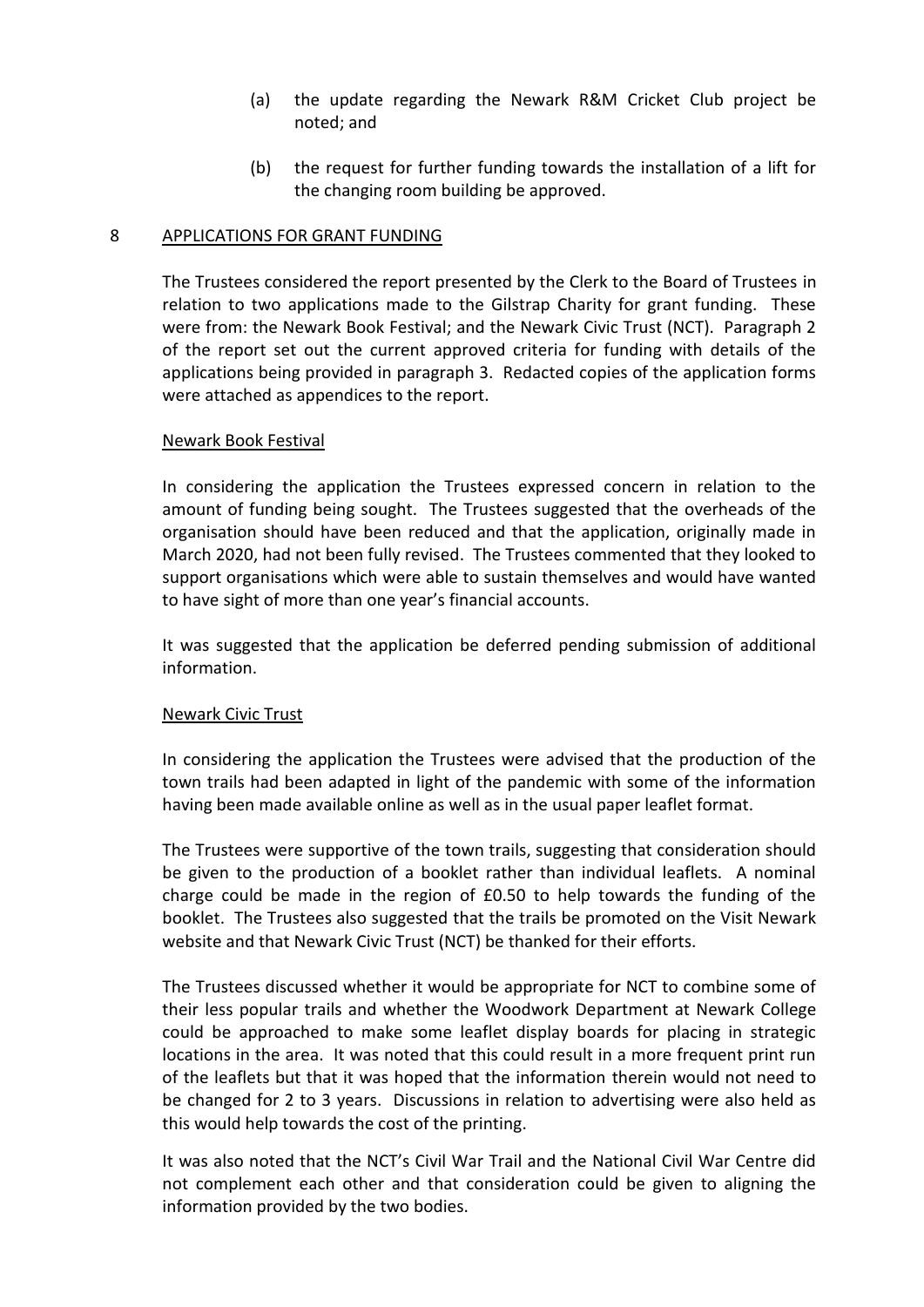In summary, the Trustees agreed that they would support the application for funding in the sum of £2,500 if the NCT considered the following suggestions:

- i) combine some of the less popular trails to reduce the number of leaflets printed, thereby reducing costs and that consideration be given to the production of a booklet, to include advertising space to create an income;
- ii) that an online presence for the town trails information be introduced; and
- iii) that a partnership be entered into with Newark College to build leaflet display boards for the town trail leaflets.

AGREED (unanimously) that:

- (a) the determination of the Newark Book Club application for funding be deferred pending receipt of additional financial information; and
- (b) the Newark Civic Trust's application for funding in the sum of £2,500 be approved subject to consideration of the following suggestions:
	- i) combine some of the less popular trails to reduce the number of leaflets printed, thereby reducing costs and that consideration be given to the production of a booklet, to include advertising space to create an income;
	- ii) that an online presence for the town trails information be introduced; and
	- iii) that a partnership be entered into with Newark College to build leaflet display boards for the town trail leaflets.

Should the Newark Civic Trust not be in agreement to the above suggestions, the sum of £1,918.00 be approved.

# 9 LAND OFF CEDAR AVENUE/LINCOLN ROAD, NEWARK - UPDATE REPORT

The Trustees considered the report presented by the Clerk to the Board of Trustees in relation to the future options for the land owned by the Gilstrap Charity at Cedar Avenue, Newark. The report set out the background as to the use of the land as a non-designated public open space and the siting of a multi-use games area. Details of the two unauthorised encampments by travellers and the associated costs to secure their removal were provided and that this had resulted in the decision to sell the land for development. Following an informal tender process an offer was received from Nottingham Community Housing Association but subsequently withdrawn after they failed to gain planning permission. Paragraph 4 of the report set out 3 alternative options for the land as: re-advertise the land for disposal on the open market; retain the land as Charity property with its use as amenity field and public open space; and dispose of the land to a public body or other organisation to retain as an amenity field and public open space. An alternate proposal had been received from the Winthorpe Estate Residents Group which was to develop the site into a 'Children's Wood and Wildlife Meadow'.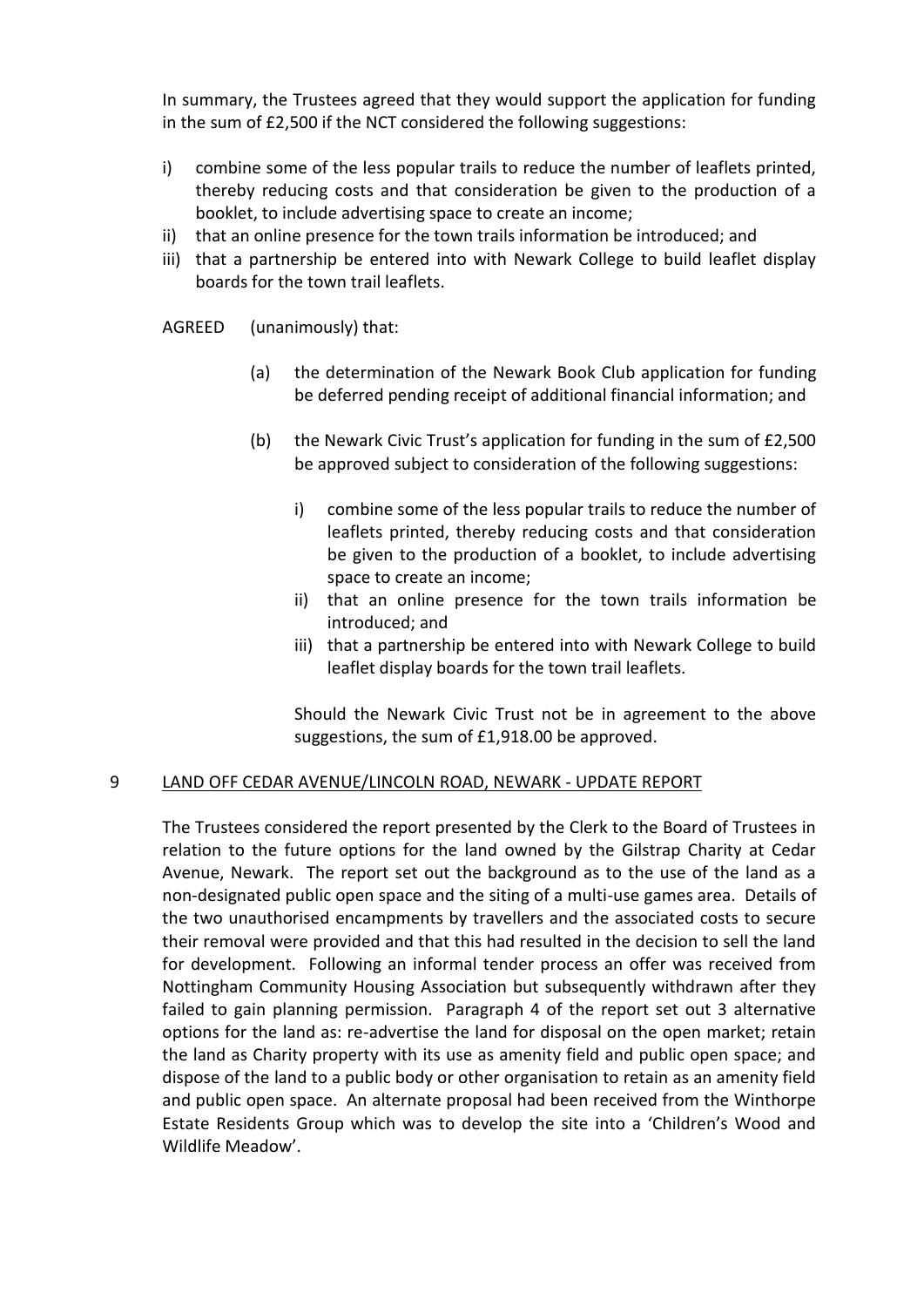A Trustee suggested that consideration of the report be deferred until the previously agreed training had taken place. He also expressed concern in relation to receiving the proposal from the Winthorpe Residents Group as the members thereof were currently anonymous. He suggested that the Group should reflect on their anonymity.

A further Trustee was in agreement with the deferral stating that the terms of the Gilstrap Charity were wide and that the training would provide the Trustees with a better understanding. He stated that the asset was costing more to maintain than previously. He noted that the Council were currently undertaking an assessment of the district's green and open spaces and suggested that any decision on the future use of the land should await the outcome of that, adding that if it was to remain an open space then he would wish to see it sold to an organisation who were able to maintain it accordingly. He further noted that some of the suggestions of the Winthorpe Residents Group were exciting but that the Trustees could not contemplate entering into an agreement with an anonymous organisation.

A Trustee queried whether any attempt had been made to identify the members of the Group. In response the Clerk advised that both herself and the Chief Executive had sent several emails asking for the members to identify themselves so that meaningful conversations could be held but that each time this request had been refused.

A Trustee stated that she was in agreement with the deferment adding that it was hoped that the Winthorpe Residents Group would declare their identities. She suggested that work on the Groups proposal be started and stated that she was pleased that the voting Trustees had agreed not to sell the land. She also requested that clarity be provided at the training session on the role of the non-voting Trustees. In response, a Trustee clarified that no decision on the future use of the land had yet been taken.

A Trustee advised that all the appointed Trustees had the right to speak but not all could vote. He stated that it would be inadvisable for work on the Group's proposal to commence as this could result in monies being wasted and again noted that the Trustees could not contemplate entering into an agreement with an anonymous organisation. The Clerk to the Board of Trustees added that the alternate proposal was well presented but acknowledged the concerns of the Trustees.

In noting that a meeting had not been held for 12 months, a Trustee queried why it was now felt that training was necessary. In response it was stated that delays in holding a meeting had been largely down to the unavailability of a member of the Gilstrap family together with the cancellation of all meetings from March 2020 due to the Covid-19 Pandemic.

AGREED (unanimously) that consideration of the options detailed in the report for the future use, retention or disposal of the land off Cedar Avenue/Lincoln Road, Newark be deferred pending the Trustees receiving training as referred to in Minute No. 5 above.